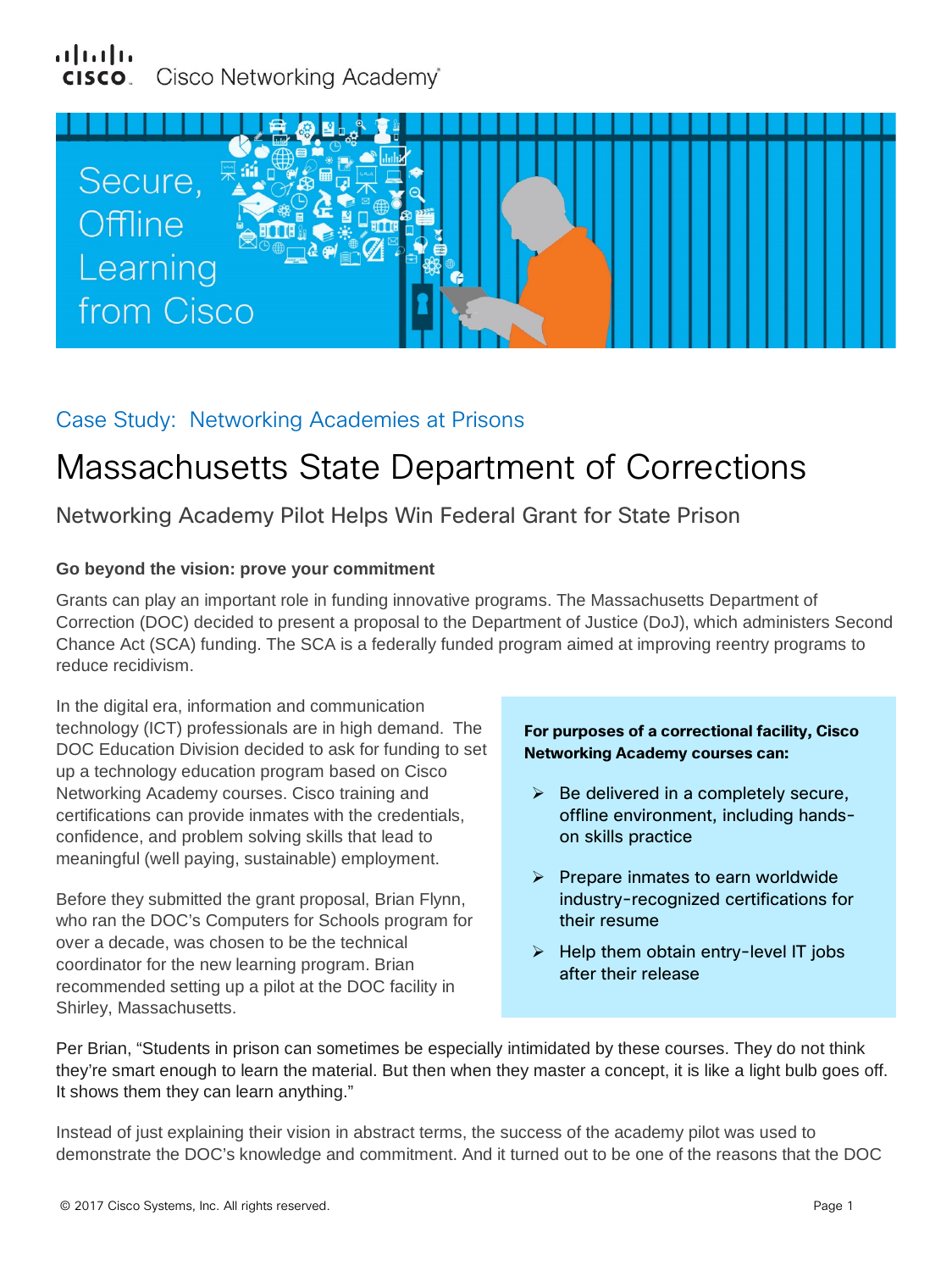received the grant to expand the program. In fact, the DOC received several extensions to the grant in the years that followed.

#### **Setting up the pilot program**

If you are interested in setting up a pilot for a technology education program in an incarceration facility, here are some of the details around how the Massachusetts DOC went about it.

| <b>Requirements</b>                            | <b>Approach</b>                                                                                                                                                                                                                                                                                                                                                                                                                                                                                   |
|------------------------------------------------|---------------------------------------------------------------------------------------------------------------------------------------------------------------------------------------------------------------------------------------------------------------------------------------------------------------------------------------------------------------------------------------------------------------------------------------------------------------------------------------------------|
| <b>Curriculum</b>                              | Brian chose the Cisco Networking Academy's IT Essentials (ITE) curriculum (which<br>$\bullet$<br>covers computer installation, maintenance, networking, and security), because he<br>felt that it provides a strong foundation for entry-level IT jobs.                                                                                                                                                                                                                                           |
| <b>Physical space</b><br>and tools             | The design of the classrooms was based on Brian's experience in the manufacturing<br>$\bullet$<br>sector (he suggests that others interested in starting a program look at classrooms<br>and labs in vocational schools).                                                                                                                                                                                                                                                                         |
|                                                | In one room, students move from classroom-style learning to workbenches, applying<br>$\bullet$<br>principles to projects immediately and reinforcing what they have just learned.                                                                                                                                                                                                                                                                                                                 |
|                                                | Special security cabinets hold the physical tools that students work with to rebuild<br>$\bullet$<br>computers and set up physical networks.                                                                                                                                                                                                                                                                                                                                                      |
| <b>Instructor</b><br>training and<br>textbooks | Brian had previously earned his CompTIA A+ certification. To prepare for the new<br>$\bullet$<br>prison training program, he received his instructor training and credentials from<br>Bunker Hill Community College (which was providing support to new local<br>academies) to teach the ITE curriculum. The college also donated textbooks for the<br>pilot program, and set up articulation with the Massachusetts DOC to provide credit<br>for the ITE course if prison students matriculated. |
|                                                | Part of the grant proposal was hiring and training 5 instructors to extend the program<br>$\bullet$<br>to other DOC facilities.                                                                                                                                                                                                                                                                                                                                                                   |
| <b>A</b> secure<br>network                     | Because of security requirements inside prisons, students cannot have Internet<br>$\bullet$<br>access, so they have to access course material and tests on a closed server.                                                                                                                                                                                                                                                                                                                       |
|                                                | Brian worked with nearby Networking Academy instructors to import all of the<br>$\bullet$<br>necessary course content for the pilot to a closed server.                                                                                                                                                                                                                                                                                                                                           |
|                                                | Tom Romaniecki, one of the instructors hired under the grant, replicated the Cisco<br>$\bullet$<br>exam for an internal server using Exam View.                                                                                                                                                                                                                                                                                                                                                   |
| <b>Certification</b>                           | Students who prepare sufficiently can take an exam to earn an industry-recognized<br>$\bullet$<br>certification, such as CompTIA A+ or Cisco CCENT. Certifications validate the skills<br>and knowledge for potential employers.                                                                                                                                                                                                                                                                  |